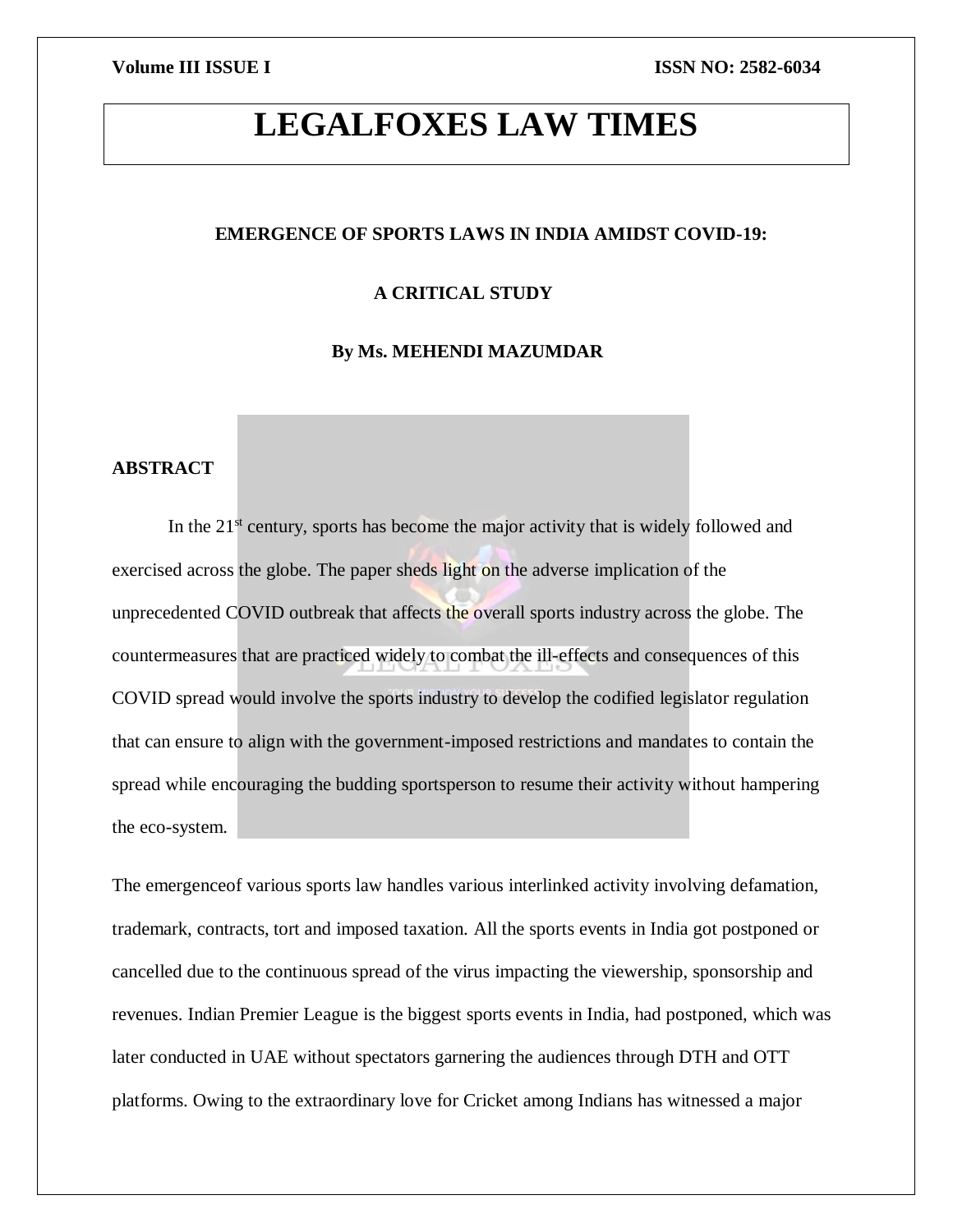disciplinary alteration in the industry. The mere reliance on the existing regulations and legislation in the business needs to be modified with proper legal acts and regulations. This would enable India to witness sustainable growth in Sporting events to compensate and make up for the incurred loss during the spread of the COVID-19 outbreak. The cases relating to the scandals of betting, match-fixing and other offensive activities need to be controlled with the codified approach of legislation.

### **I. INTRODUCTION**

Among India's emergence, sports is one of the fastest expanding and growing industry. India has witnessed the sudden advent of diverse leagues with the increased viewership over platforms like DTH and OTT. This industry is regarded as the fastest growing industry in terms of revenue and employment globally. This multi-billion dollar business industry caters for the hue business demand witnessing enormous expansion and growth in Indian markets (Jadhav, 2020). The predominant sports that are extensively followed in India are football, cricket, tennis, wrestling, kabaddi, and many other indoor activities and games. The followers and viewership of Cricket are incomparable to other practiced sports in India. The advent of leagues in Cricket is the key approach that promoted and introduced a huge market.The advent of IPL in India has dramatically changed the sports industry while ensuring various other sports in India. The emergence of the COVID outbreak across the globe imposed various mandates and restrictions worldwide, causing serious concern in the sports industry worldwide.The adverse impact that the Indian sports have been witnessing suggests the pressing need for sports law that can address the key implications that affect the financial stability and the business functionality while ensuring to protect the resources in the sports (Padmavathi & Murthy, 2020). The unprecedented pandemic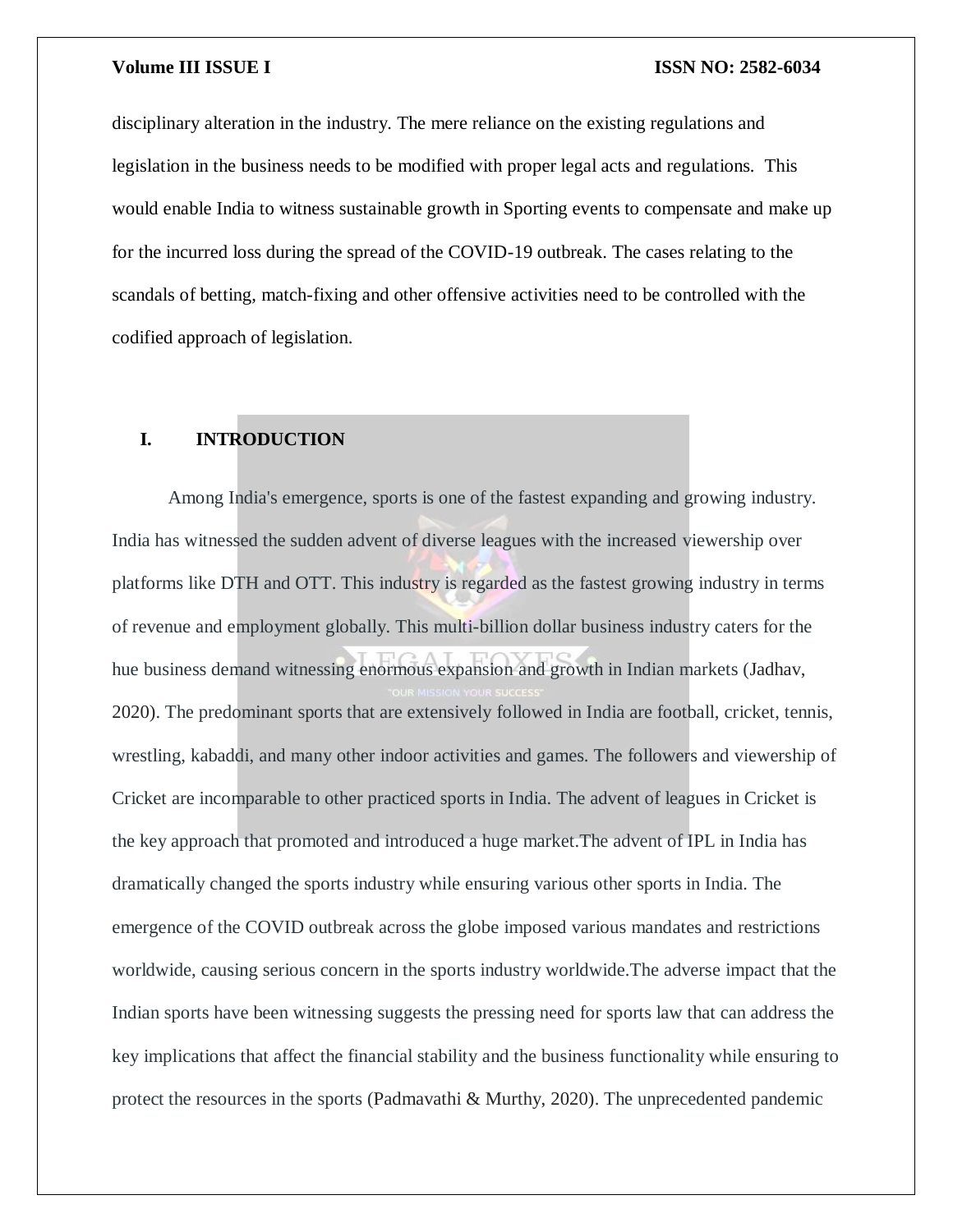caused the sports events to get cancelled and postponed for an uncertain period casting huge anxiety and confusion in India.

### **II. ORIGIN OF SPORTS IN INDIA**

 Sports were an integral part of Ancient India when various kinds of sports were played as a source of amusement for the Kings and Queens, while it was also a form of recreation for the people. For the players, sports were a source of income back in those days and not evolved as a career or hobby. Games like Chess, Archery, Hockey, Polo and Wrestling were the star games of the royals and nobility. Some of them were adopted as traditions among the families. With the change in beliefs and thinking of people, the outlook on sports also changed and from a historical lineage, it turned into an activity filled with enthusiasm, encouragement and a desire to prove oneself in front of the whole world. Gradually, India started participating in sports events all over the world, and the government provided aid for setting up training centres ∄A I⊥ FOХ for the players.

### **III. NATONAL SPORTS POLICY**

The lawmakers felt the need to introduce a certain policy to raise the standard of sports in the country. With this thought, a resolution was passed on National Sports Policy in both the Houses of Parliament in August, 1984. The implementation of the policy could not be done. To reformulate this policy and correct whatever was wrong with the previous bill, National Sports Policy, 2001 was drafted.

Following are the objectives of the National Sports Policy,2001: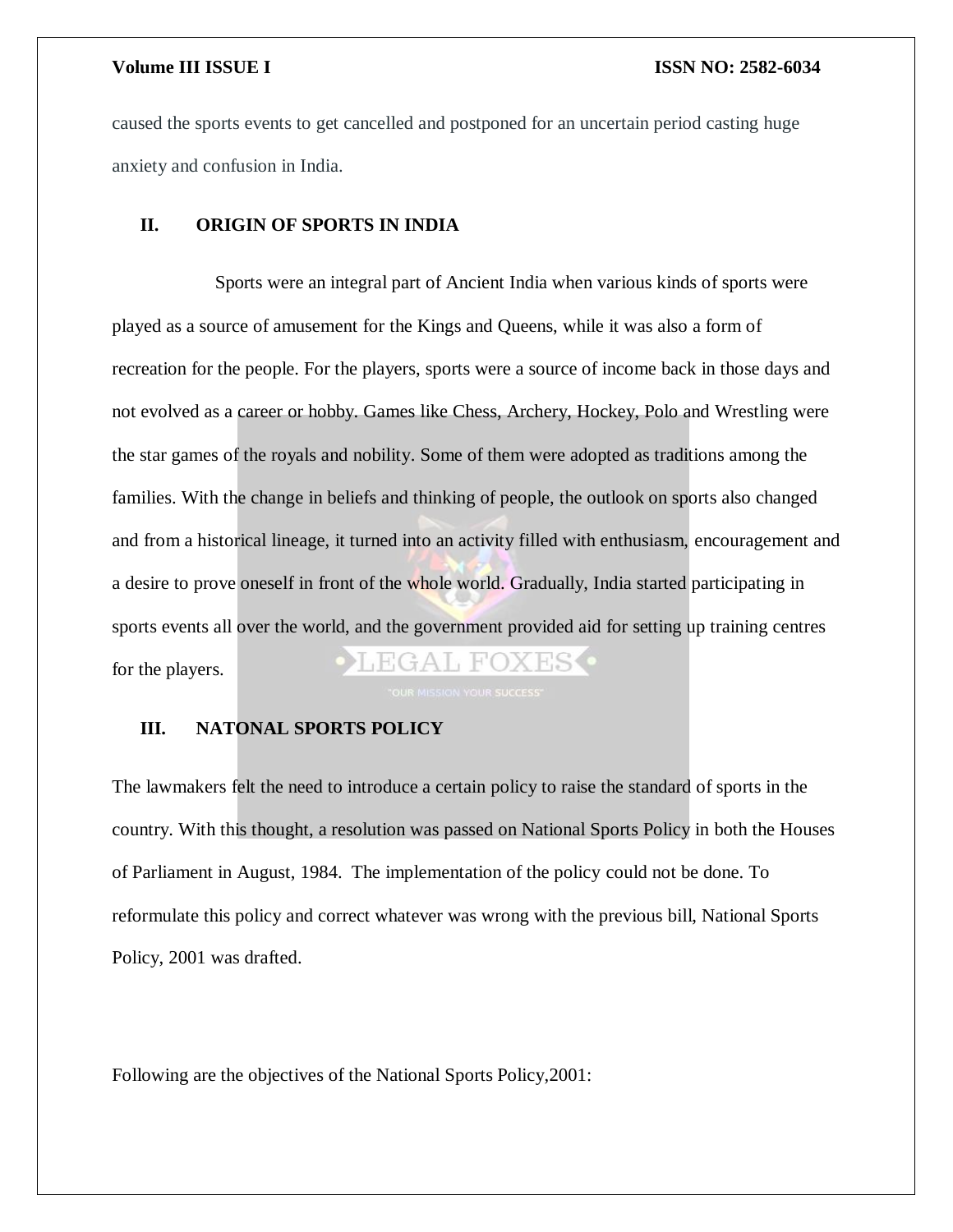- (i) The first objective was to clearly define the areas of responsibility of all those agencies that looked after the promotion and development of sports.
- (ii) Secondly, to lay down the procedures that have to be followed by these federations to get governmental aid and assistance and even avail sponsorships.
- (iii) The third step was to decide the eligibility criteria when the government will follow to release grants to the Sports federations.

### **IV. VARIOUS ASSOCIATIONS GOVERNING SPORTS LAWS IN INDIA**

Following are the associations / institutions governing the aspects of Sports Laws In India:

### **(a) Sports Law and Welfare Association of India-**

 It is a professional non-profit organization working at the national level for promotion of the ethical practice of Sports Laws in India. Its goal is to understand and improve existing laws relating to Sports and to ensure that these laws run smoothly to maintain the sports industry.

### **(b) Sports Authority of India-**

 It is an apex body set up in 1984 by the Ministry of Youth Affairs and Sports, working at a national level to conduct and coordinate various sports activities in the country. SAI has extended its boundaries to promote broad-based sports and to lay down provisions for the youth to direct their energy in achieving excellence in sports.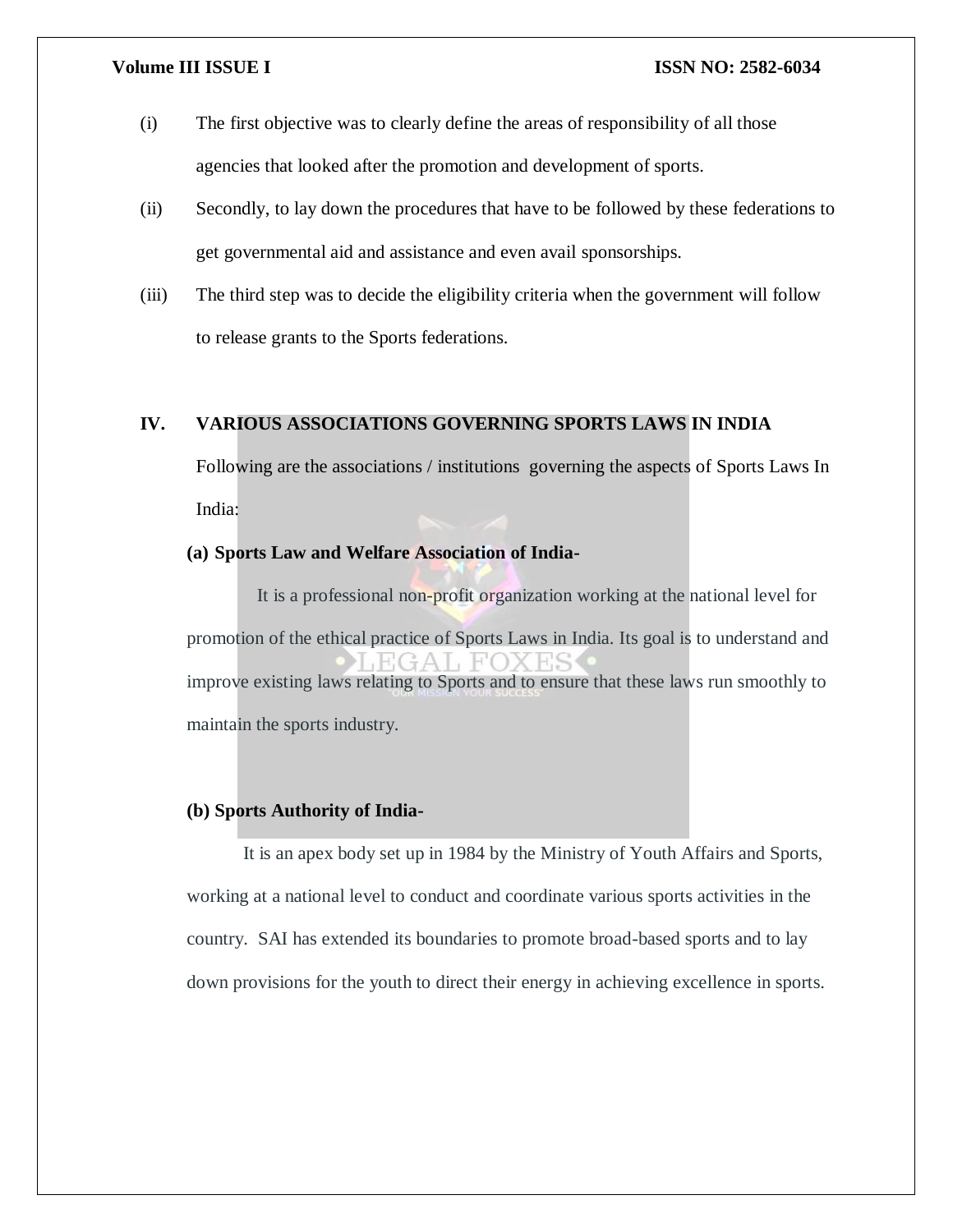### **(c) Sports Broadcasting Law In India-**

 The Sports Broadcasting Signals (Mandatory Sharing with Prasar Bharati) Act, 2007, was passed to provide access to those sporting events that had national importance to a large number of listeners and viewers on a free to air basis. This can be done through the sharing of sports broadcasting signals with Prasar Bharati for matters related to it.

### **(d) Sports and Competition Law-**

 Sport is generally organized in a 'pyramid' structure where on one end, a single governing body controls most of the commercial aspects of each sport. This governing body is the dominant one that looks after the games and their competition. The competition law looks over these bodies and makes sure that there is an anticompetitive organization rising as a rival.

### **(e) Sports Law and Arbitration As A Dispute Resolving Mechanism-**

 Arbitration, a form of Alternative Dispute Resolution is a legal way of resolving disputes outside the courts, wherein the parties to a dispute refer it to one or more persons who can be called the arbitrators and then they make a decision which the parties agree to follow. Arbitration is governed by the Arbitration and Conciliation Act, 1996 in India. In the field of Sports, any dispute that comes up is first referred to those federations that govern the particular sport that is related to the dispute , and then if necessary the International federation is also involved in resolving the dispute.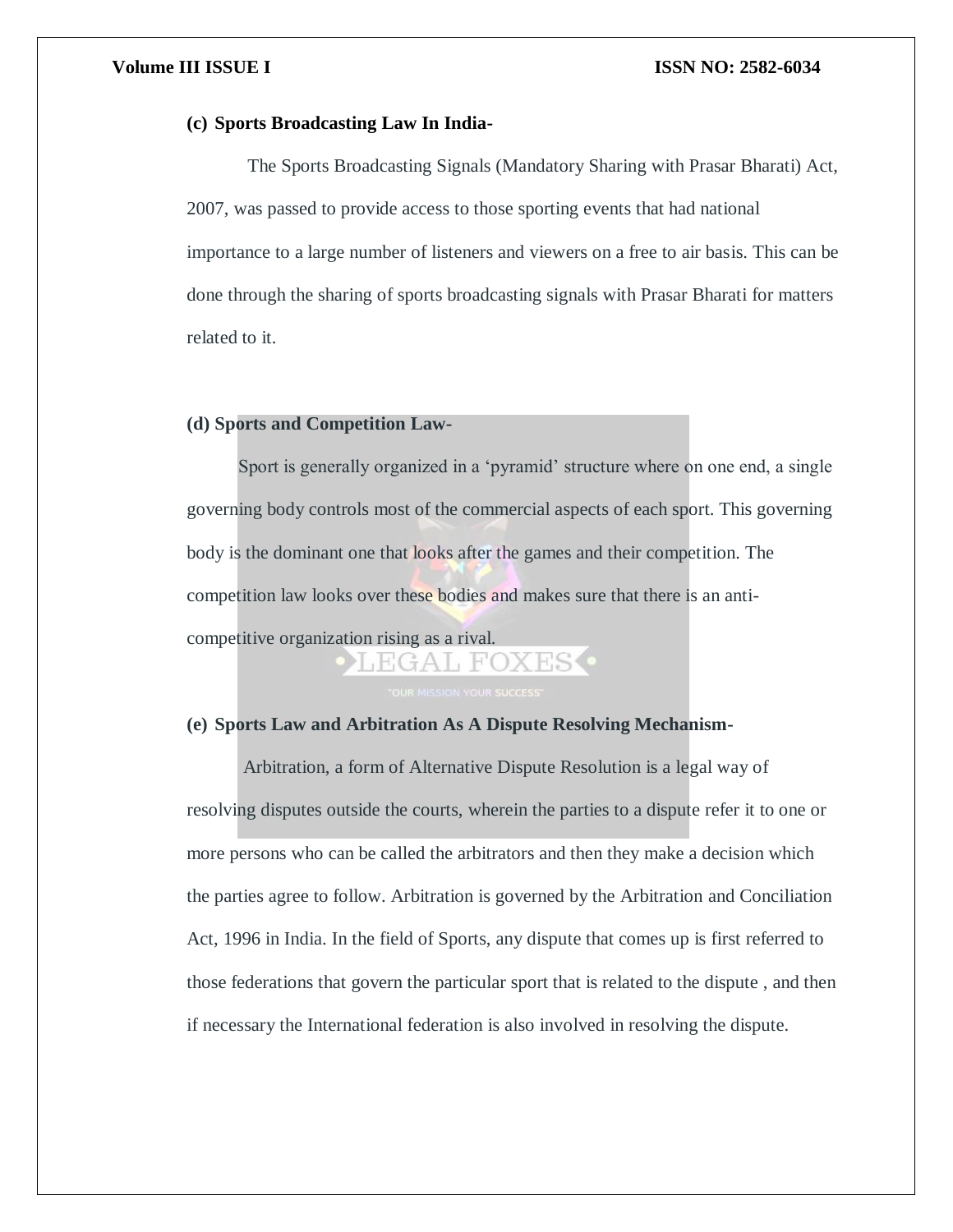### **V. IMPLICATIONS OF COVID OUTBREAK ON INDIAN SPORTS**

The global outbreak of the COVID pandemic has affected and disrupted the sports industry while affecting financial integration to a huge extent. The revenue in the sports industry is hugely collected from the collection of match tickets and sports broadcasting in DTH and OTT platforms<sup>1</sup>. The immense impact of the unprecedented COVID outbreak led the sports industry and many sports to come to a standstill setting back the business relating to viewership and financing. Entertainment main, especially the sports industry. These are the key implications that are affecting the business in the sports industry.

In April 2020, *AIFF*had announced the suspension of the series of all the matches associated with the football league's season. The flagship events *IPL* has been postponed indefinitely due to the nationwide lockdown amidst this pandemic. The huge contribution of IPL in the Indian economy has been degraded as IPL had suffered a huge loss of over *3000 crores (*Saini, 2020).The final series of the *ISL* has been conducted behind closed doors amidst the pandemic outbreak. The BCCI decided to conduct the IPL in 2020 in UAE, imposing governmental restrictions within a bio-secure architecture of bubble.

The emergence of e-sports in India has been the major impact of the COVID outbreak that is aligning with the restrictionmandates imposed due to stop the spread of the virus while reducing the social distancing probes<sup>2</sup>. During this emergence, telecom service, its providers and the connectiveplayed a pivotal role to support this emergence in the sports industry. The huge surge in e-sports provides the big sponsors and brands with the lucrative opportunity to reach out

<sup>1</sup>WESTON, 2020  $<sup>2</sup>$ Naik et al., 2021</sup>

 $\overline{\phantom{a}}$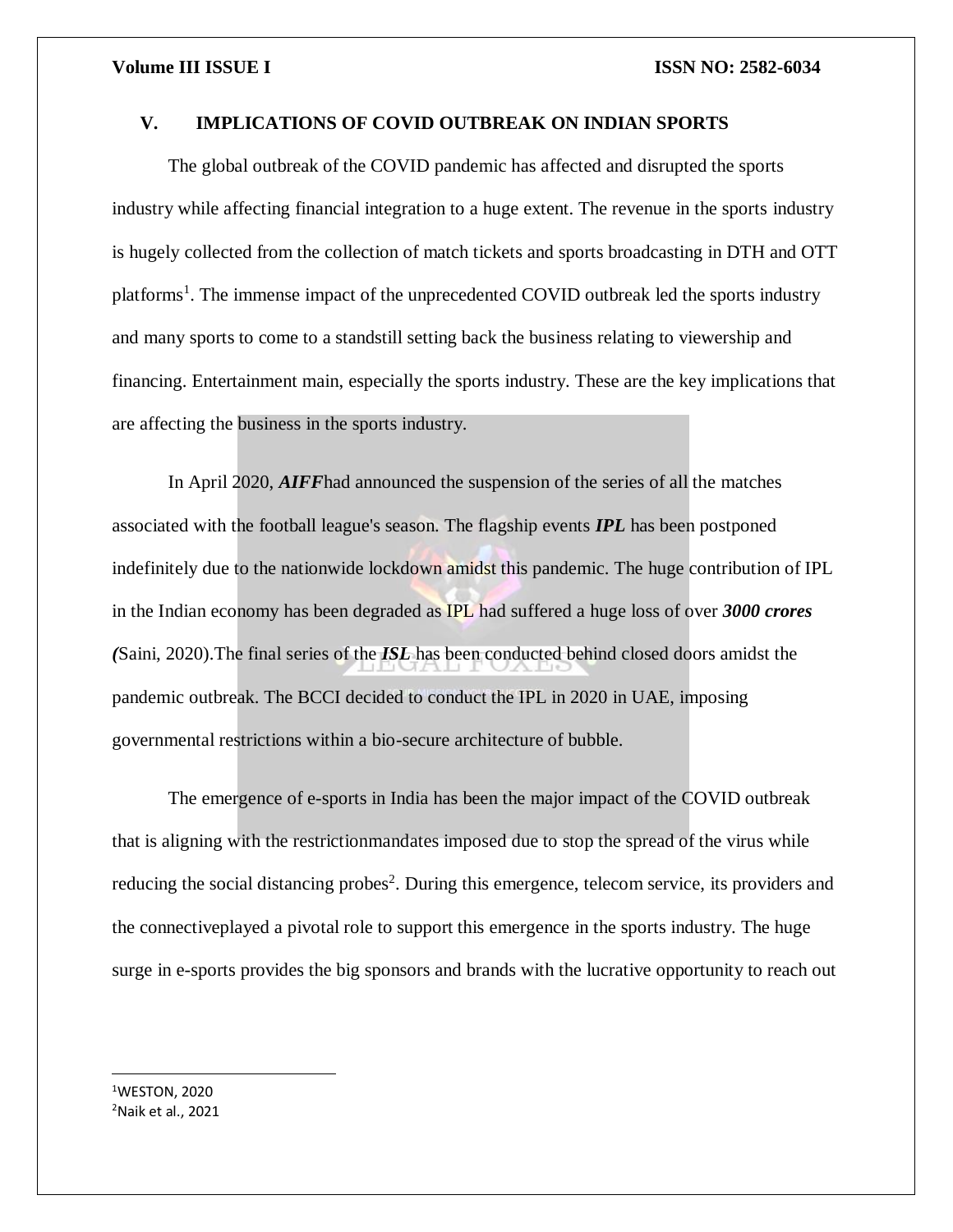to potential customers while giving them the chance to play the game just by accessing the internet.

### **VI. NEED FOR SPORTS LAWS AMIDST COVID-19**

The need for certain and articulated legislation in the sports industry has become the need of the hour due to the sudden change in the industry with the outbreak of the COVID-19 virus across the globe. Sports has become a large part that contributes to the national revenue and integrity widely supported by the government and other sporting bodies in India.

The introduction of various leagues and the aboundopportunitiesassociated with this isincredible fora budding sportsperson to exhibit their talents and skills in the national platformwhile helping the business sustain evenin trying situations<sup>3</sup>. The decent financial and economic assistance that is provided by the sports industry has become the platform of investment for various leadingconglomerates and brands. The huge contribution of this industry towards the nation needs to be codified with proper legislation and integration of various law while protecting its integrity to the maximum level.

### **VII. EMERGENCE OF SPORTS LAWS AMISDST COVID OUTBREAK**

The need to integrate adequate measures and precautions in curbing the pandemic with the advent of the protocol of 'bio bubble' reduces the crowds while aligning with the restricted access, safety protocols, quarantine measures, and mechanism to ensure the safety of everyone involved. The MHA imposed the first lockdown on 23<sup>rd</sup> May; thereafter, this extension was in practice for few months that allowed relaxation for resuming training. The SAI has proposed a

<sup>3</sup>Barua &Bardhan, 2021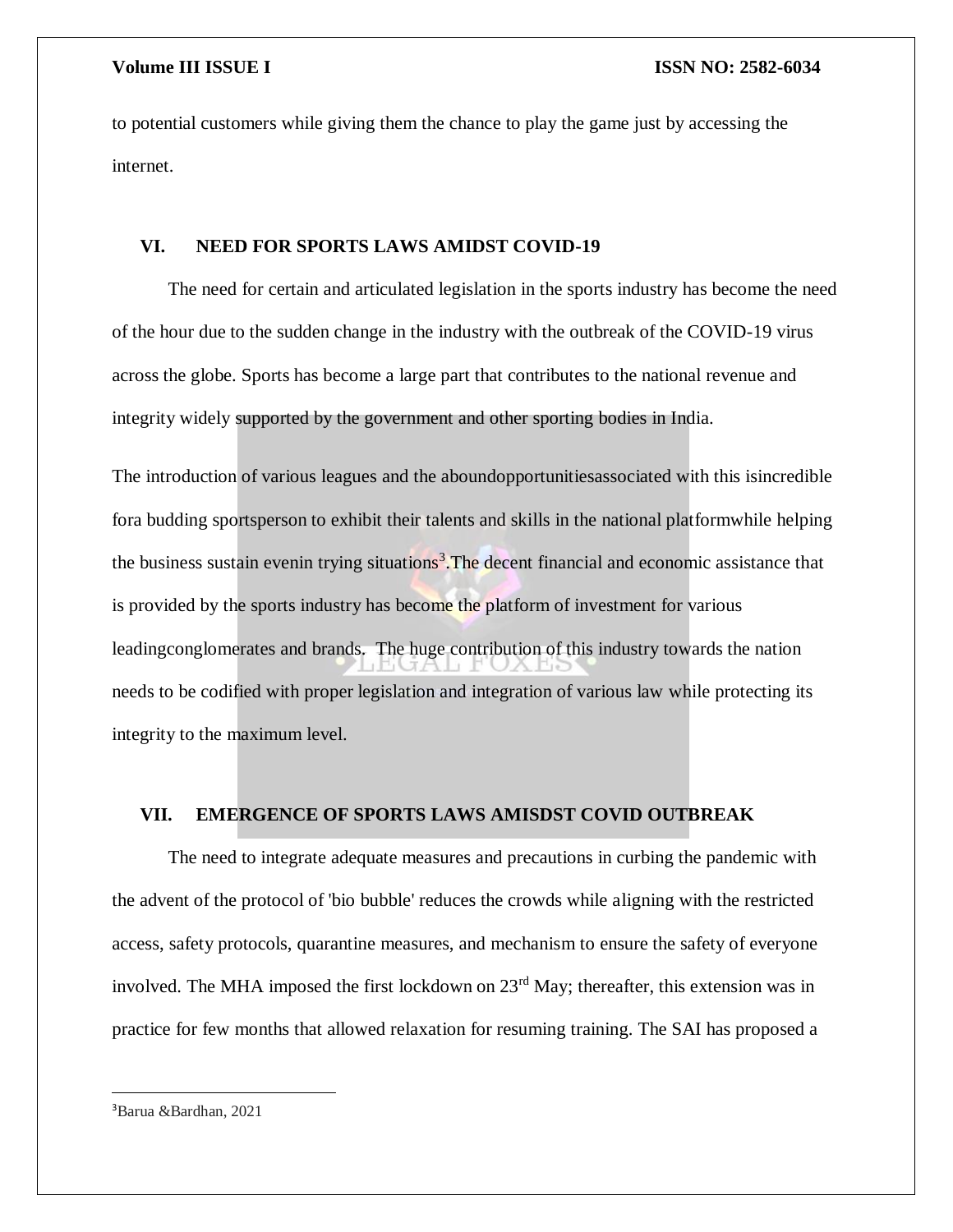standard operating architectural system in India for integrating training centres<sup>4</sup>. Based on the proposed protocol,the training session has to be started. The emerging laws and practices are illustrated that encompass the field of regulatory, integrity, commercial rights, intellectual property, movement of athletes, image rights, and dispute resolution during the COVID outbreak.

### **(i) Regulatory Practices**

The regulatory practices that are involved in India encompass anti-doping, match-fixing, disciplinary proceedings, and betting.

### **Betting**

The legal status in the judicial court needs to be legalized during this COVID outbreak while curbing the approach of match-fixing and unregulated betting. Several attempts ensure to regulate the judicial intervention in the court cases while determining the skills and chance of the game.The prevailing principles that are encompassing the need for structured intervention into the business have successfully drafted the Bill of preventing sporting fraud in the business during this COVID outbreak.

### **Anti-doping**

The predominantly governing approach in India relating to doping has been controlled with the alignment by the agency of NADA. This has been protected by the imprisonment mandates streamlined based on the anti-dopingBill in the governing body. The clearance of the ministry of IOA suggests the amendments of certain prohibitory legislation imposed during this pandemic on the athletes.

4Mehrotra and Pandey,2020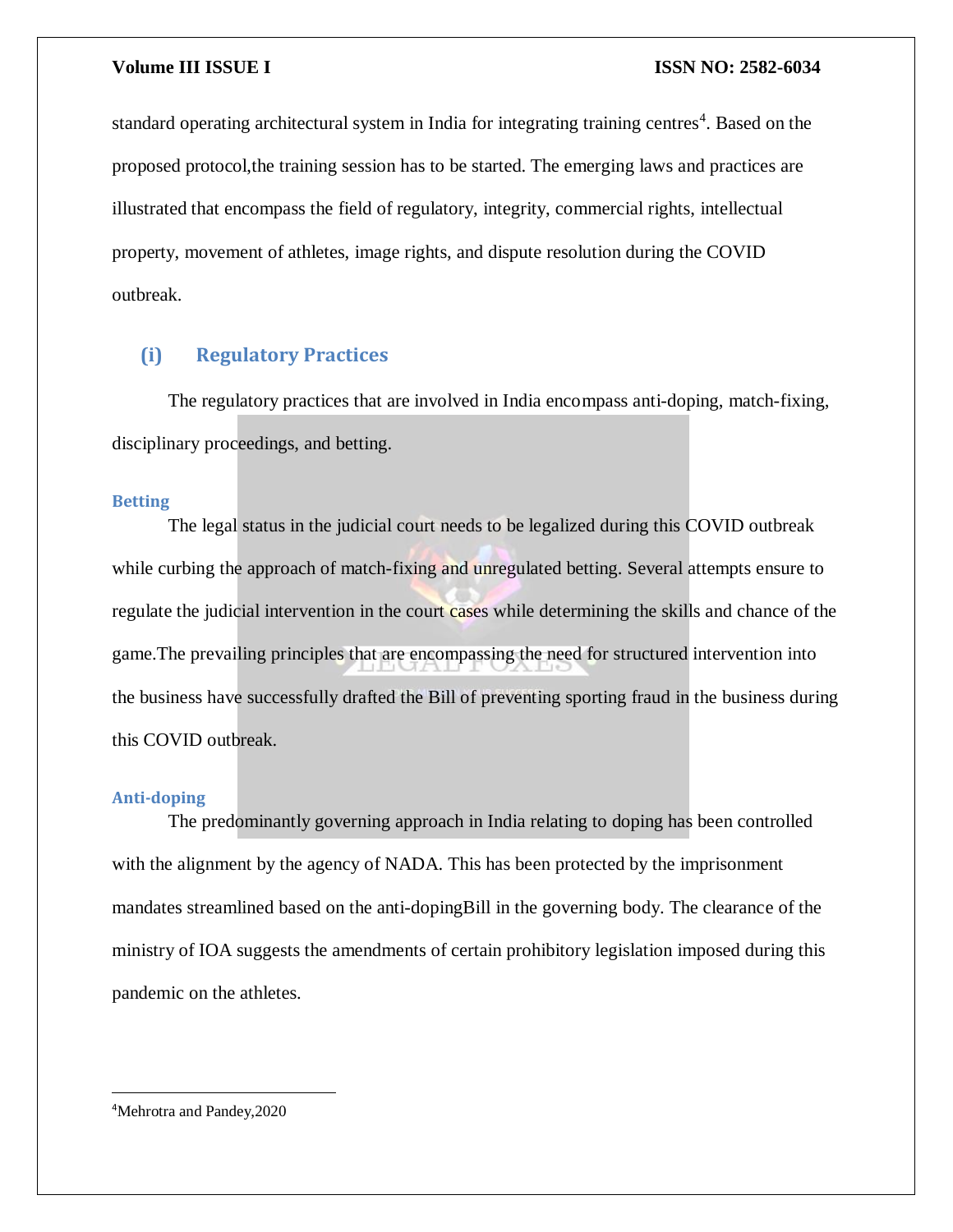### **Disciplinary proceedings**

This suggests the disciplinary and appeal panel that ensures toprotect the anti-doping legislation. NADA has been integrated a periodic review process to ensure the adherence of this approach while maintaining the business architecture in an effective and streamlined manner that implies the suspension of the sportsperson.

### **Match-fixing**

TheLCI committee has intervened the criminalizing match-fixing based on the orders of the Supreme Courtto curb the sporting frauds. These cases are usually handled and treaded on certainsections defined in the penal code on breaching trust, fraudulentactivities and cheating. Stringent punishment needs to be codified in the legislation.

### **(ii) Commercial rights**

This involves the integration of sports rights that discusses the sponsorships, broadcasting and ticket selling in the industry.

## **LEGAL FOXES**

### **Secondary ticket sales**

The official websites relating to tickets govern the secondary ticket sales. The lack of legal restrictions on reselling the tickets whichneed to be legalized and protected with stringent punishments. The act of cheating, fraud, black marketing and misinterpretation has been accused due to this approach.

### **Broadcasting**

The legislator's acts relating to sports broadcasting have been streamlining and maintaining the contractual bonds relating to the fixedrights<sup>5</sup>. This has been controlled to a huge extent by the right-holder of the sporting events in the business. Licensing has been maintained

5Raman, 2020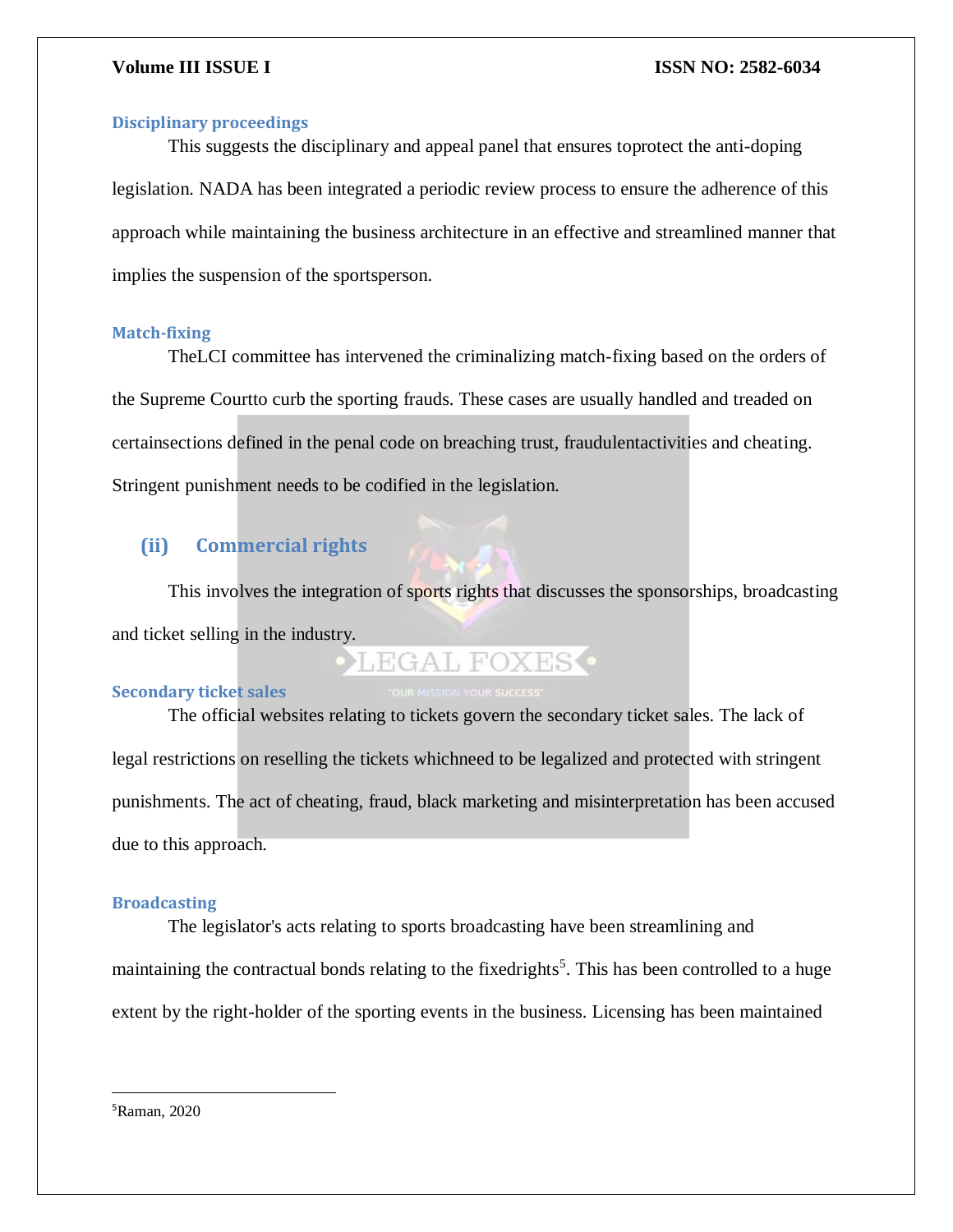that need to be implemented in the business to telecast the sporting events in the DTH or OTT platform with negotiable pricing.

### **Sponsorships**

The prominence of the sponsorship in India during the events requires the businesses to involve in approaching the event's governing body. The key terms that need to be clarified by the business suggest event details, duration, commercials, restrictions, territory, indemnity, liability limitation, jurisdiction and the laws involved<sup>6</sup>. Representation of warranties in the business to determine the sponsorship extension and responsibilities.

### **(iii) Sports Events**

This entails the relationship and the key liabilities<sup>7</sup>. The systematic presentation of the sporting events in India suggests with fixed dates, interconnection with the sponsorships, security and ticking arrangements, blocking the venue that needs to encompass the liability of the business organizers, the responsibility of the BCCI and the arrangements for the audiences. The legislation has enforced complete insight into how the functionality has been managing, keeping all the security and healthcare mandates imposed during the pandemic in India.

### **Liability of the organizers towards the audience and the participants**

The organizers are responsible for taking the responsibility and liability of the sportsperson under the law of tort $8$ . The scenario of an injured person can be administered and addressed based on the sustained injury that breaches the duty while laying down the responsibility of providing the audience with a safe working environment with essential precautions based on the provisions of the High court during this trying situation in a pandemic.

<sup>6</sup>Perrone *et al.,* 2020 <sup>7</sup>Balsam, 2020 8Colucci*et al.,* 2020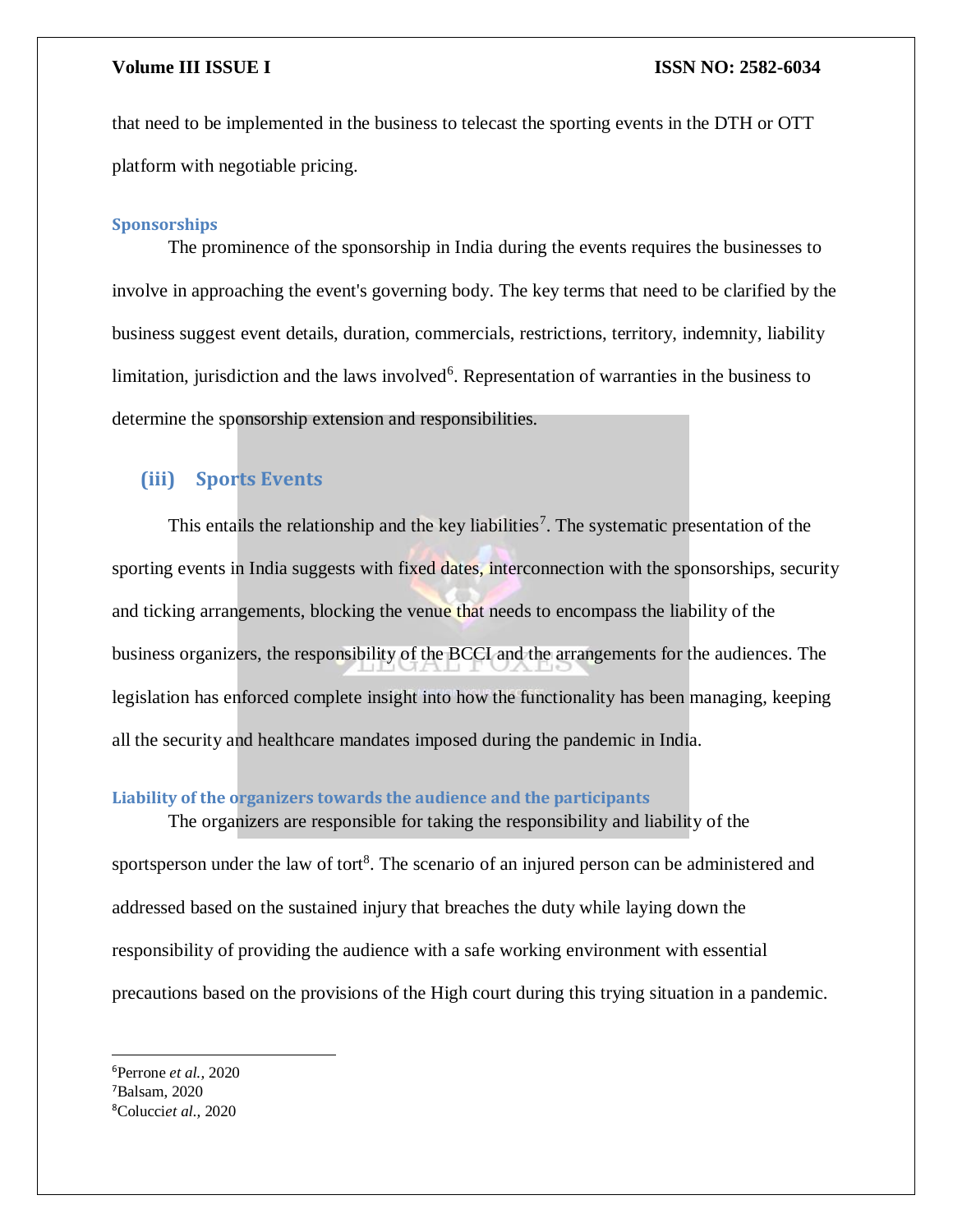### **Responsibility of BCCI**

BCCI in India has been responsible for promoting the safety measures while improving the infrastructure under the legislator acts in India that encompasses the individual intervention of the statutory acts imposed. Therefore, this is entitled to help analyze the created rules if they are adheringto or not while ensuring to protect the environment of the sporting associations from any disorders or violence.

### **(iv) Corporate legislations**

### **Legal structures and corporate governance**

The Indian trust Act of 1882 forms regulatory legislation in the business while involving the corporate governance that follows the code of NSDC. The national code has been drafted in 2017 that needs to be followed during this time while ensuring to protect the sports that are suffering from the suspension, cancellation or got postponed based on the requirement. NSDC governs the national-level activities.

## EGAL FOXES<sup>O</sup>

### **Sports funding and recent trends COUR MISSION YOUR SUCCESS**

The NSDF has managed the sports funding in India that regulates a variety of means involving donations, sponsorships, grants, charity during this critical time that leads the business to face difficulties during the pandemic<sup>9</sup>. They are responsible for assisting the sportsperson in excelling while providing them with financial support, platform and funding and proper exposure. The conglomerates in business need to ensure to protect the business during this pandemic.

9Singh &Dhibar, 2020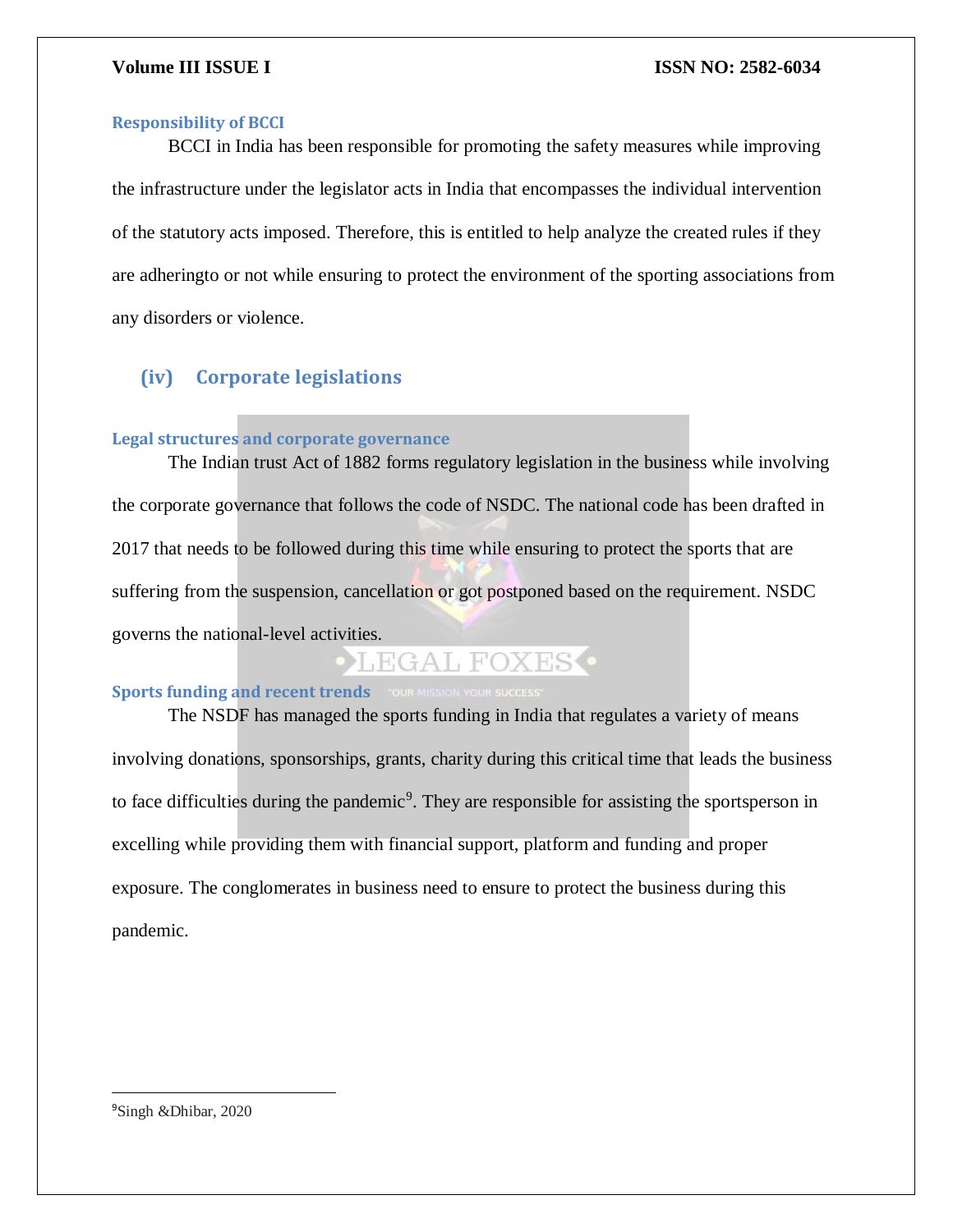### **(v) Intellectual property and data protection**

The requirement of registering the trademark in the business suggests an invested intervention while ensuring to protect the regulatory acts based on the system.

### **Legislation on trademarks**

The trading that cannot be registered in the business would involve generic or distinctive articulation with immoral and obscene situations based on the Act of Prevention of improper use. This ensures to gain statutory protection against these articulations while ensuring to protect the business during this time.

### **Database rights**

The Act of Copyright in 1957 covers the copyright provision that governs the business while ensuring to protect the business from the violation of this act. The activities that aim at seeking assistance from the protected journals might face objections. The infringement would lead the external party to get sued by the authors, even in the sporting industry.

### **Data protection on sports data**

The usage purpose needs to be identified while accessing the protected sports data by the Bill PDPB in 2019<sup>10</sup>. The sports data originates commercial opportunity across the nation that is used by the broadcasters to promote the sports events. Alongside this, the infringement of the IP addresses and rights provided to the sportspersons can be affected and impacted. The other image rights, passing offs, and licensing has been encompassed based on the security architecture in the business operation.

10Mazumdar, 2021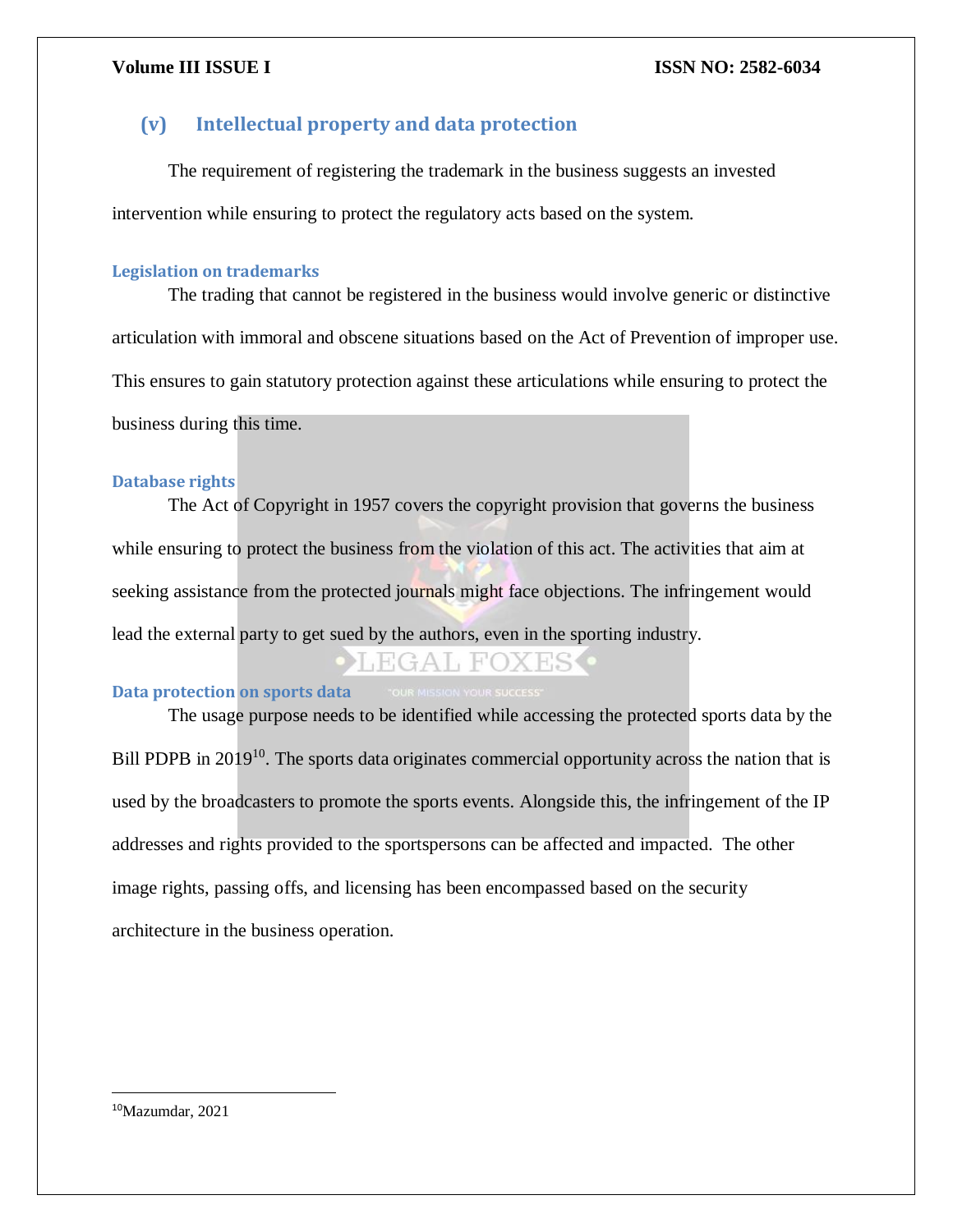### **(vi) Dispute resolution**

### **National Court System**

Settling the dwelling issues and disputes are regulated by the hierarchical mechanism presented. The breach of contract, misinterpretation, fraud and disputes related to match-fixing and betting is the key approachthe are controlled by the governing association in the sporting events.

### **ADR, Including Arbitration**

Mediation has been proved as the key approach in dispute resolution. The key challenges are mitigated during this difficult time, requiring the sports industry to provide relaxation and allow the athletes to join and practice for better performances<sup>11</sup>. The core challenges that are aggravating the dwelling issues of the adverse implication of the pandemic in sports are the sanction of the governing body. The body is entitled to cover the framed rules, ambit, power and other approaches that should be based on the business need amidst COVID.

### **Employment**

EGAL FOXES

The contractual employment that ispracticed in the industry has been the key measure that needs to be encompassed while ensuring to protect the integrity controlling the dual employment or endorsement contracts within the other businesses<sup>12</sup>(Aulakh, 2021). This enhances the visibility across the tights that are entitled with the functional processes in the business while ensuring to encompass the key measure to understand how the ill-effects can be mitigated and controlled to a great extent. The athletes should be provided with the right of free movement while ensuring to adhere to the regulatory acts imposed on a certain committee. The involvement of the foreign plays in the leagues like Pro kabaddi, IPL would be eligible for

 $\overline{\phantom{a}}$ 

<sup>11</sup>Mittal&Sharma, 2021

<sup>12</sup>Aulakh, 2021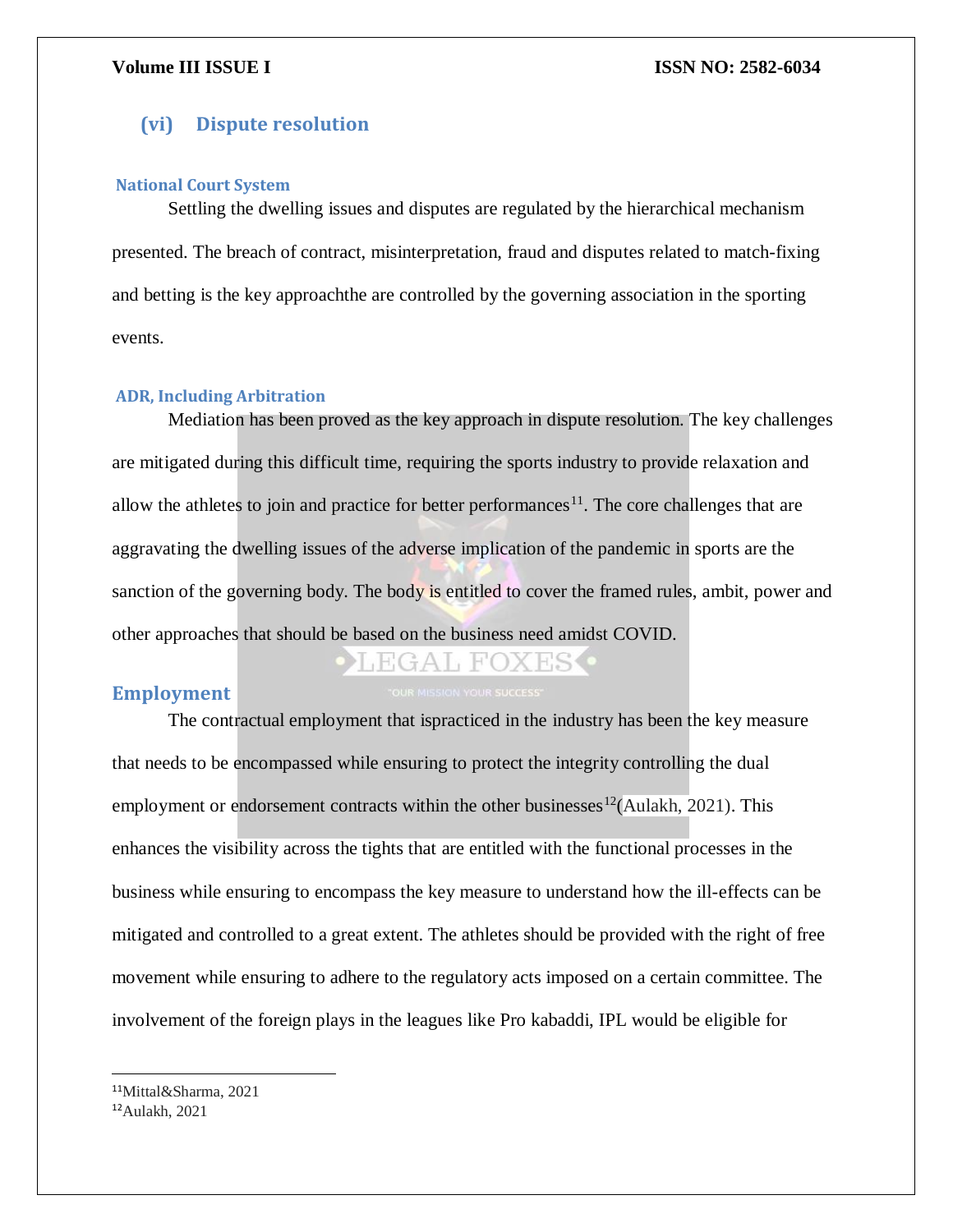foreign visas controlling and allowing multiple entries in India during this critical period with restrictions and imposed mandates. However, the visa granting is based on the fulfilment of the regulatory acts and necessary requirements, documents, information and procedures.

### **VIII. CONCLUSION**

The COVID outbreak across the globe and its huge implication on the sporting industry has been detrimental to the industry's sustenance. Like other parts of the world, India has also been suffering from postponed and cancelled flagship events in the sports industry. The pressing needs of a specific and cohesive codifiedlegislationduring this time has been administered and identified, considering sports events getting cancelled and postponed. This needs to aim at covering the sports events for bettering the overall legislator implication on the industry as a whole while catering for the need of the business with proper financial assistance and governmental support to reduce and curb the betting, ambush marketing, match-fixing, doping, arbitration and resolving disputes in the business.

The paper enlightens on the emerging laws in the sports industry that enables the industry to sustain while incorporating the regulatory, disciplinary proceedings, commercial rights, responsibilities and liabilities of the BCCI and other authors while ensuring to comply with the corporate governance, sporting structures, and sports funding during the pandemic. The significant adherence of the sports law during the crisis period has been the fundamental measure that can control the adverse implication of the pandemic on the Indian Sports industry as a whole.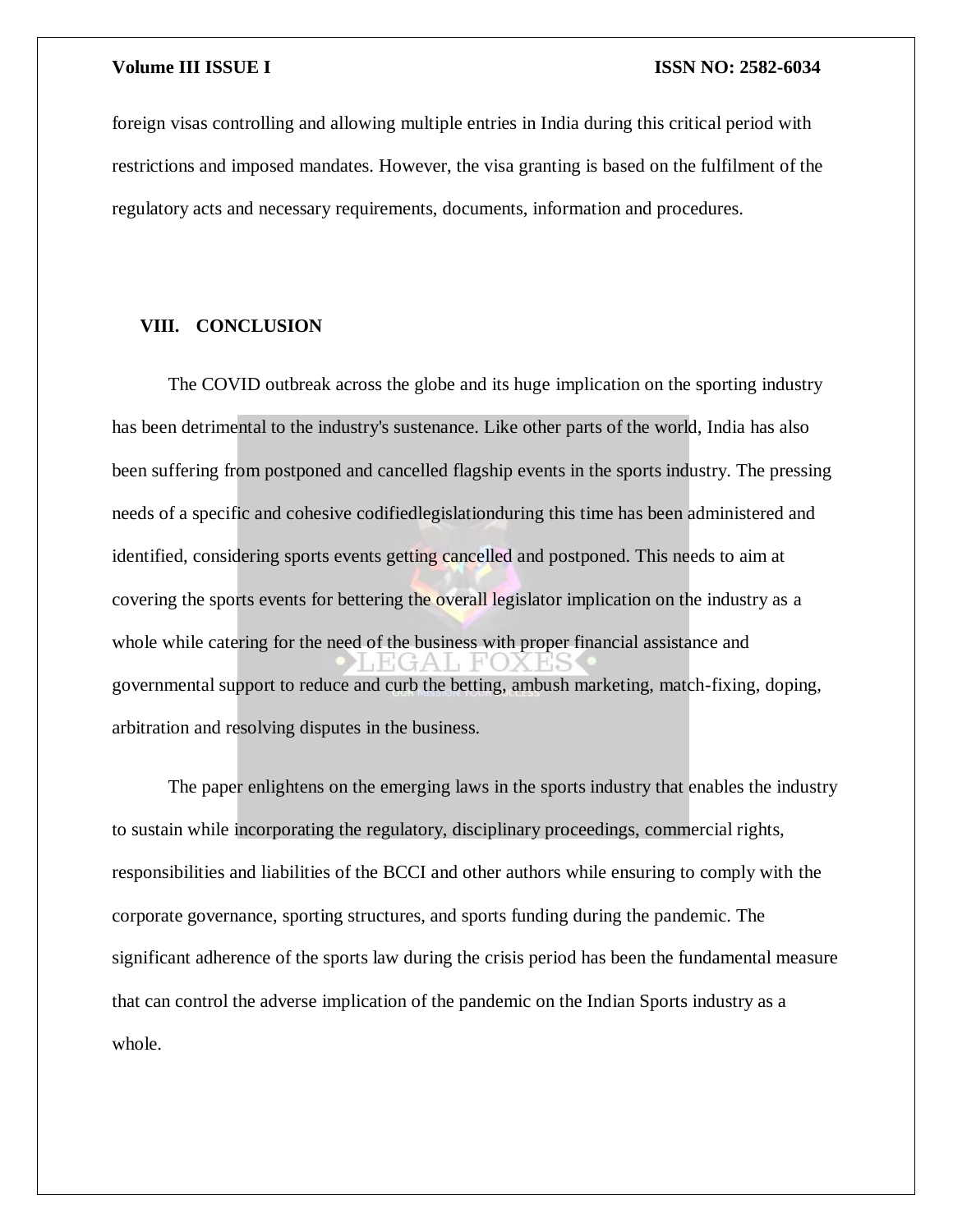### **REFERENCES**

- 1. Aulakh, B. S. (2021). Impact and Implications of Covid-19 and Lockdown on India's Sports Ecosystem. *National Perspectives on Sport and the Covid-19 Lockdown*, 153. [doi:10.18848/978-1-86335-232-1/CGP](http://dx.doi.org/10.18848/978-1-86335-232-1/CGP)
- 2. Balsam, J. S. (2020). Criminalizing Match-Fixing as America Legalizes Sports Gambling. *Marquette Sports Law Review*, *31*(1), 1. [https://scholarship.law.marquette.edu/cgi/viewcontent.cgi?article=1785&context=sportsl](https://scholarship.law.marquette.edu/cgi/viewcontent.cgi?article=1785&context=sportslaw) [aw](https://scholarship.law.marquette.edu/cgi/viewcontent.cgi?article=1785&context=sportslaw)
- 3. Barua, R., &Bardhan, N. (2021). Downfall of the Sports Industry Due to the Pandemic of COVID-19. In *Impacts and Implications for the Sports Industry in the Post-COVID-19 Era* (pp. 60-72). IGI Global. [http://ecite.utas.edu.au/142597/1/https://NBCNEWS.com](http://ecite.utas.edu.au/142597/1/https:/NBCNEWS.com)
- 4. Colucci, M., Coni, A., Cottrell, S., & Sethna, R. (2020). CORONAVIRUS AND ITS IMPACT ON FOOTBALL A SPORTS LAW AND POLICY CENTRE AND LAWINSPORT JOINT SURVEY.

[http://www.sportslawandpolicycentre.com/SLPC%20LIS%20Survey%20-%20v3%20-](http://www.sportslawandpolicycentre.com/SLPC%20LIS%20Survey%20-%20v3%20-%207%20June%202020.pdf) [%207%20June%202020.pdf](http://www.sportslawandpolicycentre.com/SLPC%20LIS%20Survey%20-%20v3%20-%207%20June%202020.pdf)

- 5. Jadhav, S. (2020). Impact of Covid-19 On Indian Print Media. *DogoRangsang Research Journal*, *10*. [http://www.drsrjournal.com/no\\_1\\_june\\_20/12.pdf](http://www.drsrjournal.com/no_1_june_20/12.pdf)
- 6. Mazumdar, P., S. (2021). Sports Law 2021. *Chambers and partners.*<https://practiceguides.chambers.com/practice-guides/sports-law-2021/india>
- 7. Mehrotra, A., and Pandey, P. (2020). India: Impact Of Covid-19 On The Business Of Sports. *Mondaq.*[https://www.mondaq.com/india/sport/1010088/impact-of-covid-19-on](https://www.mondaq.com/india/sport/1010088/impact-of-covid-19-on-the-business-of-sports)[the-business-of-sports](https://www.mondaq.com/india/sport/1010088/impact-of-covid-19-on-the-business-of-sports)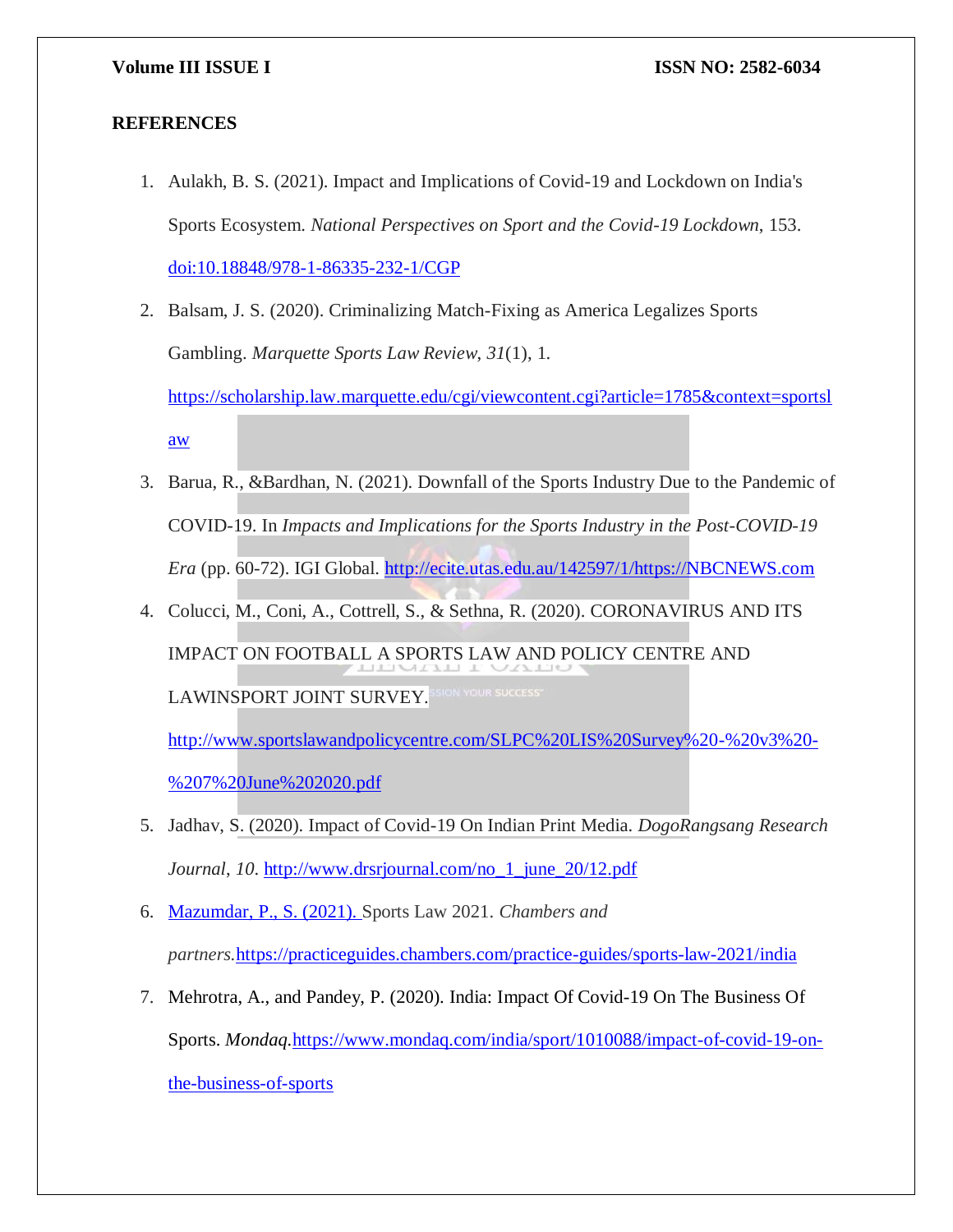8. Mittal, S., & Sharma, D. (2021). The impact of COVID-19 on stock returns of the Indian healthcare and pharmaceutical sector. *Australasian Accounting, Business and Finance Journal*, *15*(1), 5-21.

<https://ro.uow.edu.au/cgi/viewcontent.cgi?article=2193&context=aabfj>

9. Naik, G. L., Deshpande, M., Shivananda, D. C., Ajey, C. P., & Manjunath Patel, G. C. (2021). Online Teaching and Learning of Higher Education in India during COVID-19 Emergency Lockdown. *Pedagogical Research*, *6*(1).

<https://files.eric.ed.gov/fulltext/EJ1287167.pdf>

10. Padmavathi, N., & Murthy, N. S. R. (2020). Effect of COVID-19 on Indian Economy and People–A Brief Study. *Journal for Research Scholars and Professionals of English Language Teaching*, (18).

[https://www.academia.edu/download/62630618/Padmavathi\\_Effect\\_of\\_Covid192020033](https://www.academia.edu/download/62630618/Padmavathi_Effect_of_Covid1920200331-28270-7m5pxj.pdf)

[1-28270-7m5pxj.pdf](https://www.academia.edu/download/62630618/Padmavathi_Effect_of_Covid1920200331-28270-7m5pxj.pdf)

**EGAL FOX** 11. Perrone, M. A., Youssefzadeh, K., Serrano, B., Limpisvasti, O., &Banffy, M. (2020). The impact of COVID-19 on the sports medicine fellowship class of 2020. *Orthopaedic Journal of Sports Medicine*, *8*(7), 2325967120939901.

<https://journals.sagepub.com/doi/pdf/10.1177/2325967120939901>

- 12. Raman, S. (2020). Impact of covid-19 on revenues of world cricket and Indian sports. *Mass Communicator: International Journal of Communication Studies*, *14*(3), 37- 40. [10.5958/0973-967X.2020.00018.6](http://dx.doi.org/10.5958/0973-967X.2020.00018.6)
- 13. Saini, V. (2020). Covid-19 and Sports Law. [https://probono-india.in/blog](https://probono-india.in/blog-detail.php?id=144)[detail.php?id=144](https://probono-india.in/blog-detail.php?id=144)